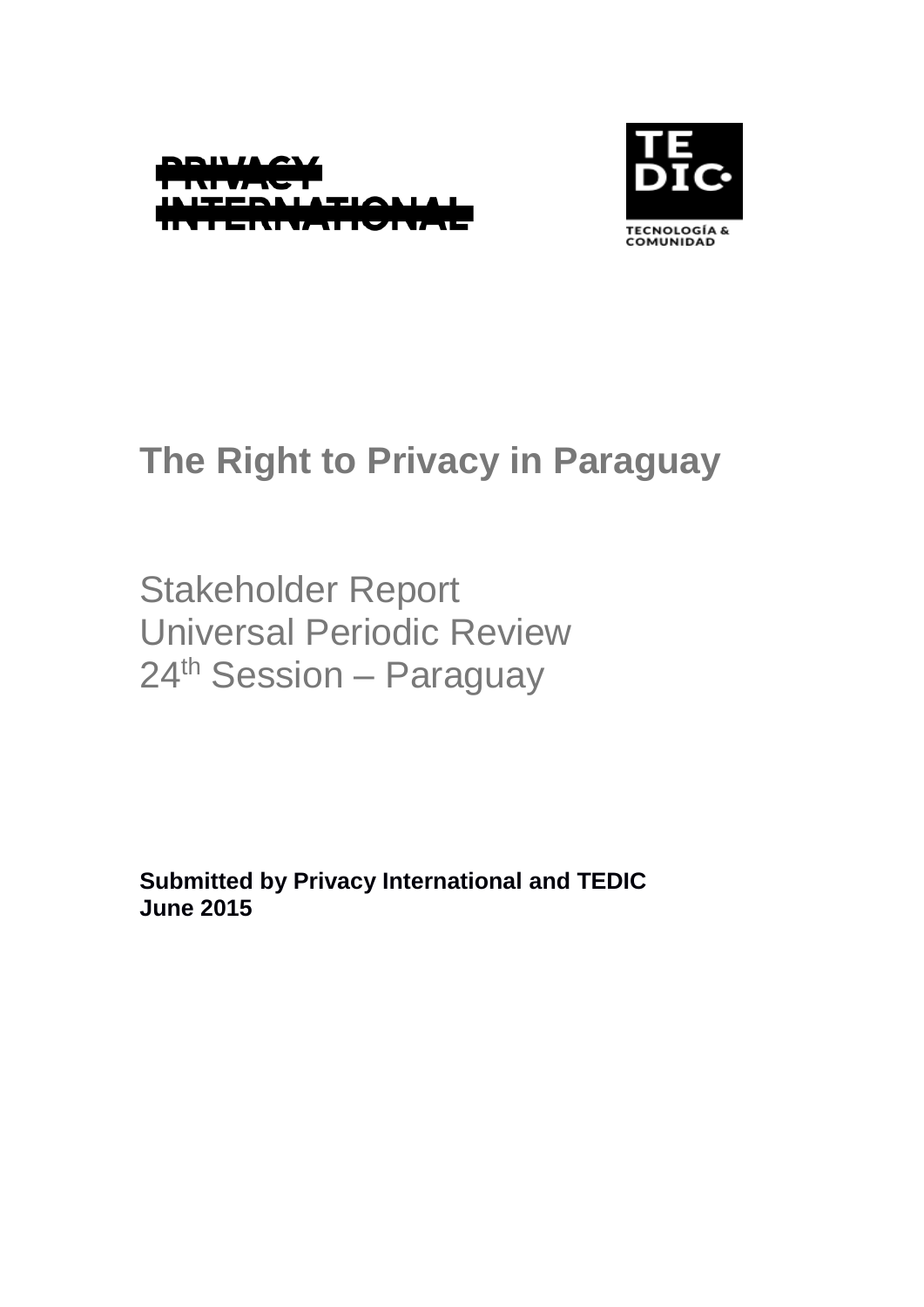## **Introduction**

- 1. This stakeholder report is a submission by Privacy International  $(PI)^1$  and TEDIC<sup>2</sup>. PI is a human rights organisation that works to advance and promote the right to privacy and fight surveillance around the world. TEDIC is a nonprofit organization in Paraguay. The mission is the defence and promotion of digital rights and the development of civil technology by influencing public policies toward a free culture.
- 2. PI and TEDIC wish to bring concerns about the protection and promotion of the right to privacy in Paraguay before the Human Rights Council for consideration in Paraguay's upcoming review.

# **The right to privacy**

- 3. Privacy is a fundamental human right, enshrined in numerous international human rights instruments.<sup>3</sup> It is central to the protection of human dignity and forms the basis of any democratic society. It also supports and reinforces other rights, such as freedom of expression, information and association. Activities that restrict the right to privacy can only be justified when they are prescribed by law, necessary to achieve a legitimate aim, and proportionate to the aim pursue.<sup>4</sup>
- 4. As innovations in information technology have enabled previously unimagined forms of collecting, storing and sharing personal data, the right to privacy has evolved to encapsulate State obligations related to the protection of personal data<sup>5</sup> A number of international instruments enshrine data protection principles,<sup>6</sup> and many domestic legislatures have incorporated such principles into national law.<sup>7</sup>

## **Follow up to the previous UPR**

-

5. There was no mention of the right to privacy and data protection neither in the National Report submitted by Paraguay nor in the report of the Working Group.

For further information, please visit our website at: [www.privacyinternational.org](http://www.privacyinternational.org/)

<sup>&</sup>lt;sup>2</sup> For further information, please visit our website at:<http://tedic.org/>

 $3$  Universal Declaration of Human Rights (Article 12), International Covenant on Civil and Political Rights (Article 17); regional treaties and standards including the African Charter on the Rights and Welfare of the Child (Article 10), the American Convention on Human Rights (Article 11), the African Union Principles on Freedom of Expression (Article 4), the American Declaration of the Rights and Duties of Man (Article 5), the Arab Charter on Human Rights (Article 21), and the European Convention for the Protection of Human Rights and Fundamental Freedoms (Article 8).

<sup>4</sup> See Human Rights Committee, General Comment No. 16 (1988) on the right to respect of privacy, family, home and correspondence, and protection of honour and reputation (art. 17); see also report by the UN High Commissioner for Human Rights, the right to privacy in the digital age, A/HRC/27/37, 30 June 2014.

<sup>5</sup> Human Rights Committee, General Comment No. 16 (1988) on the right to respect of privacy, family, home and correspondence, and protection of honour and reputation (art. 17).

<sup>&</sup>lt;sup>6</sup> See the Council of Europe Convention for the Protection of Individuals with regard to Automatic Processing of Personal Data (No. 108), 1981; the Organization for Economic Co- operation and Development Guidelines on the Protection of Privacy and Transborder Data Flows of Personal Data (1980); and the Guidelines for the regulation of computerized personal data files (General Assembly resolution 45/95 and E/CN.4/1990/72)

<sup>7</sup> As of December 2014, over 100 countries had enacted data protection legislation: David Banisar, National Comprehensive Data Protection/Privacy Laws and Bills 2014 Map (December 8, 2014). Available at SSRN: <http://ssrn.com/abstract=1951416>or<http://dx.doi.org/10.2139/ssrn.1951416>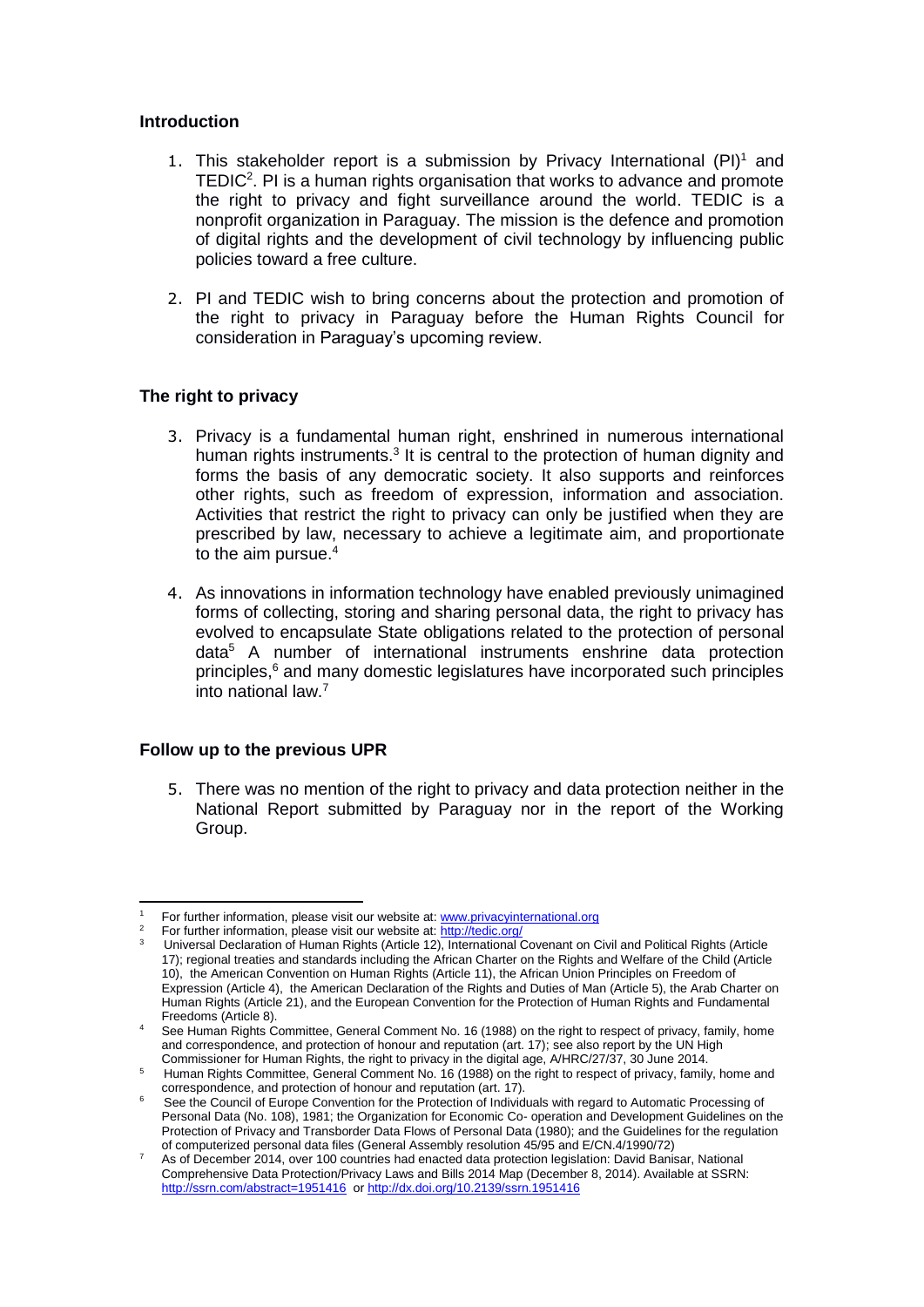## **Domestic laws related to privacy**

6. The Constitution of Paraguay protects the right to privacy under Article 33 reads:

*Personal and family intimacy, as well as the respect of private life, is inviolable. The behavior of persons, that does not affect the public order established by the law or the rights of third parties[,] is exempted from the public authority.* 

*The right to the protection of intimacy, of dignity, and of the private image of persons is guaranteed.*

7. Article 36 of the Constitution protects private communications against unlawful interference as follows:

*The documental heritage of the persons is inviolable. The records, regardless of the technique used, the printed matter, the correspondence, the writings, the telephonic, telegraphic, cable graphic or any other kind of communication, the collections or the reproductions, the testimonies and the objects of testimonial value, as well as their respective copies, may not be examined, reproduced, intercepted, or seized except by a judicial order for cases specifically specified in the law, and when they would be indispensable for [the] clearing up of matters of the competence of the corresponding authorities. The law will determine the special modalities for the examination of commercial accounting and of obligatory legal records.* 

*The documental evidence obtained in violation of that prescribed above lacks validity in trial.* 

*In every case, strict reservation will be observed regarding that which would not be related to the [person] investigated.*

8. Furthermore, Article 135 upholds constitutional remedy of Habeas Data, and reads:

*All persons may access the information and the data about themselves, or about their assets, that is contained in official or private registries of a public character, as well as to know the use made of these and for what purpose. All persons may request before the competent magistrate to update, rectify or destroy the data held on them, if they are wrong or illegitimately affect their rights.*

9. The Paraguayan Congress has adopted other laws with the purpose of protection personal data including, Law 1682/01 which was subsequently amended by the Law 1962/02.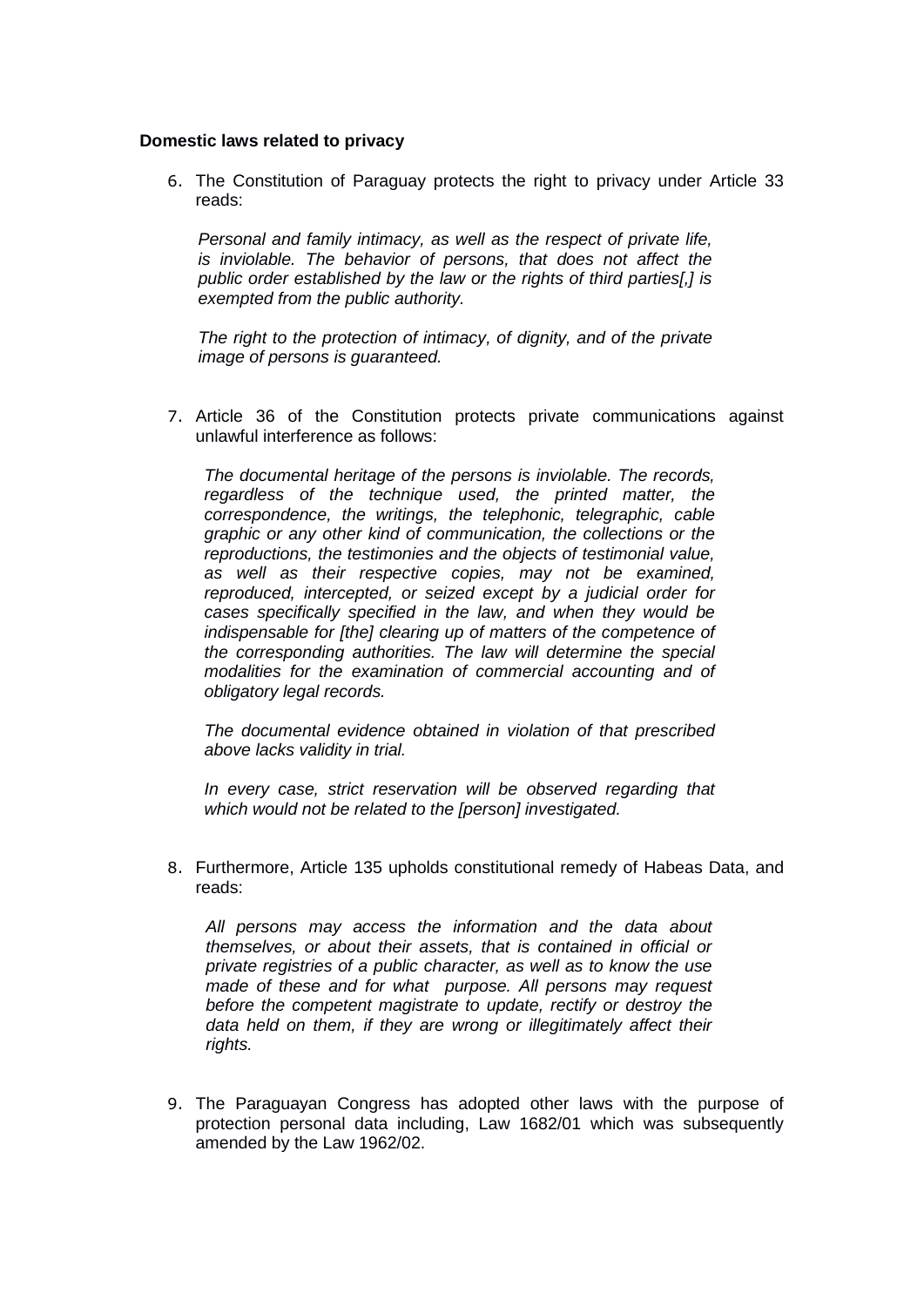- 10. In additional the Paraguayan Criminal Code<sup>8</sup> provides under Chapter VII on Punishable Acts against private life and the privacy of the person, other criminal sanctions for various violations including:
	- Violation of the home (Article 141)
	- Trespassing (Article 142)
	- Harm to the privacy of a person (Article 143)
	- Harm to the right to communication and image (Article 144).
	- Breach of confidentiality (Article 145)
	- Violation of the secrecy of communication (Article 146)
	- Exposing a secret of person nature (Article 147)
	- Disclosure of private secrets by a person with a special obligation to maintain the secret due to its profession (Article 148)
	- Disclosure of private secrets for economic purpose (Article 149)

# **International obligations relating to privacy**

- 11.Paraguay is a founding member of the United Nations in 1945 and it has ratified the International Covenant on Civil and Political Rights ('ICCPR'), which under Article 17 of the ICCPR, which reinforces Article 12 of the UDHR, provides that "*no one shall be subjected to arbitrary or unlawful interference with his privacy, family, home or correspondence, nor to unlawful attacks on his honour and reputation".*
- 12.The Human Rights Committee has noted that states parties to the ICCPR have a positive obligation to *"adopt legislative and other measures to give effect to the prohibition against such interferences and attacks as well as to the protection of this right [privacy]."*
- 13.Paraguay has also ratified the American Convention on Human Rights which upholds the right to privacy under Article 11 and by virtue of the enactment of Decree No. 16,078 of 8 January 1993, the government of Paraguay recognised the competence of the Inter-American Court of Human Rights.

# **Areas of concern**

- 14.Following decades of dictatorship under Alfredo Stroessner from 1954 to 1989, Paraguay entered a transitional period toward democracy which is still ongoing.
- 15.The debate on right to privacy and freedom of expression in the digital sphere is becoming more relevant in Paraguay as an increasing number of individuals are engaging online, and using it as a tool to express and share their political views, despite risks of being unfairly prosecuted or intimidated.
- 16.Also, a government campaign aimed at silencing, repressing, and surveilling of everyone in the country, in the name of tackling drug trafficking, has been reported..<sup>9</sup>

[asesinado-en-paraguay-mientras-aumenta-la-vigilancia-estatal/](http://www.resumenlatinoamericano.org/2015/03/09/otro-periodista-asesinado-en-paraguay-mientras-aumenta-la-vigilancia-estatal/)

<sup>-</sup><sup>8</sup> Criminal Code of the Republic of Paraguay, Law 1160/97. Available at

<http://www.mre.gov.py/v1/Adjuntos/Privacidad/Ley1160.pdf> <sup>9</sup> Polischuk, S., Otro periodista asesinado en Paraguay mientras aumenta la vigilancia estatal, Resumer Latinamericano, 9 March 2015. Available at: [http://www.resumenlatinoamericano.org/2015/03/09/otro-periodista-](http://www.resumenlatinoamericano.org/2015/03/09/otro-periodista-asesinado-en-paraguay-mientras-aumenta-la-vigilancia-estatal/)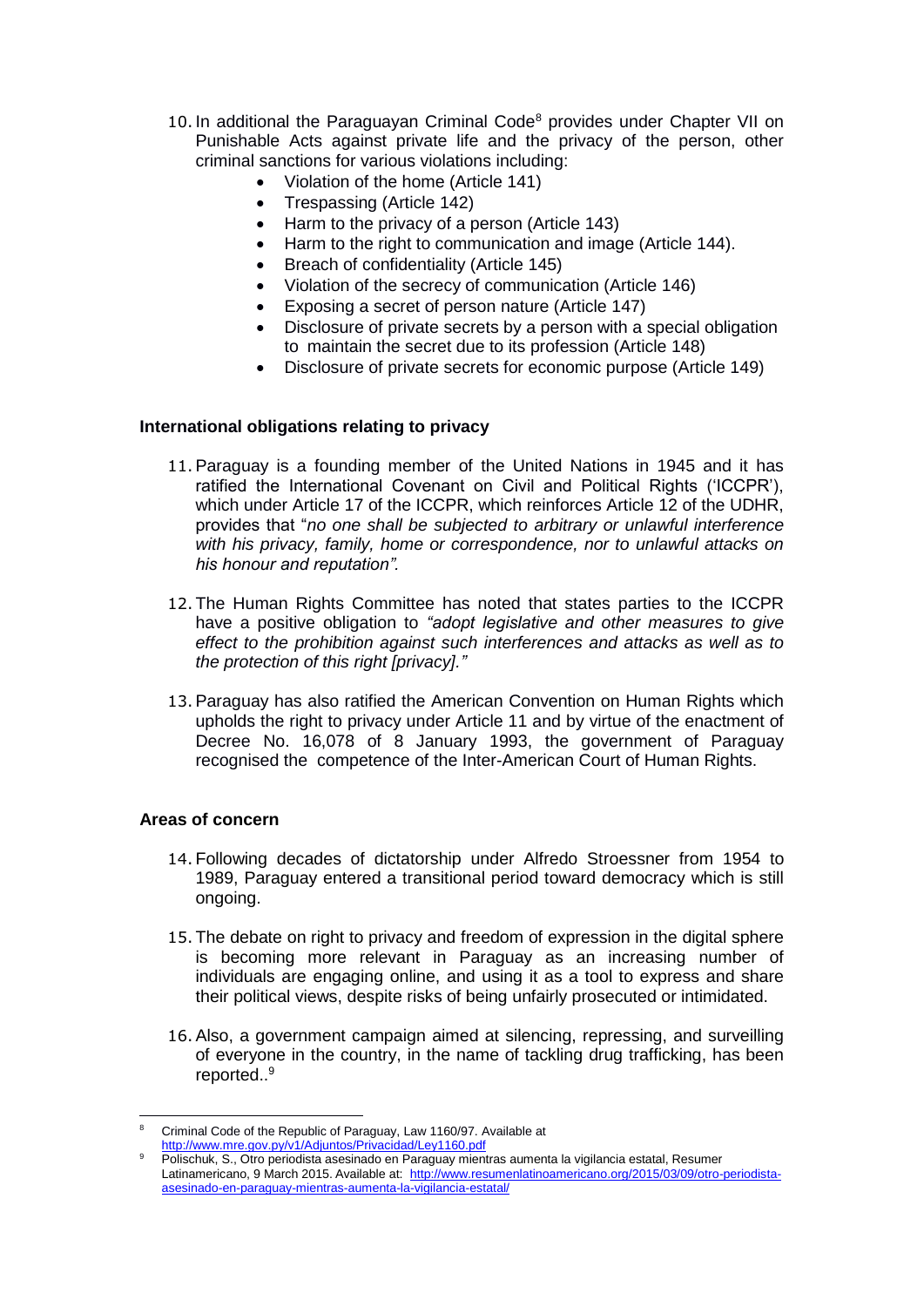# **Communication surveillance**

17. Like many countries in the region, Paraguayan suffered immensely during the dictatorship from the surveillance mechanisms put in place by its dictator. Archive documentation of what became known as the "Archive of Terror" documenting the operations of Stroessner's secret police for decades including information sharing with neighbouring Latin American dictatorship particular Chile and Argentina, showed that Stroessner's surveillance mechanisms were still in place after he had been ousted in 1989.<sup>10</sup>

# *Unlawful communication surveillance*

- 18. The Penal Procedural Code<sup>11</sup> outlines the mechanisms and rules necessary to intercept and prevent a recipient (secuestro) from receiving correspondence which includes a judicial order with the aim of finding the truth under Article 198 and Article 199 allows with a judicial order, the interception and seizure of correspondence, telegraph or any other kind of correspondence.
- 19.Article 200 of the same text upholds that communication surveillance is exceptional, and that a judge may order the interception of communication of a person accused of an offence, and may use whatever technical means to obtain information (cualquiera sea el medio técnico utilizado para conocerlas).
- 20. Under Article 89 of the Telecommunication Law 642/95 the inviolability of correspondence conducted through telecommunication service is protected, except if authorised by a judicial order. Article 90 further defines further what the inviolability means, as *opening, abstracting, interfering, changing text, rerouting, publish, use, trying to know or facilitate that a person, beyond the recipient, has knowledge of the existence or content of the communication*  entrusted to the service provider and to provide an opportunity to commit *such acts.*
- 21. Despite the provisions highlighted above, we are concerned by reports that suggest that surveillance is being conducted outside the legal framework. For example, it was reported that the Paraguayan intelligence services use surveillance for political purposes, as revealed in a cable<sup> $12$ </sup>, which was sent in February 2010 from the US Embassy in Paraguay to the US Government. The cable revealed that eavesdropping equipment intended for US-Paraguayan partnership to combat drug trafficking was requested to be used for political spying of the Paraguayan People's Army.<sup>13</sup>
- 22.International human rights standards require that any interference with the right to privacy, such as communication surveillance, must be prescribed by laws, which are accessible, and meets standards of clarity and precision to

<sup>-</sup><sup>10</sup> Ceaser, M., Paraguay's archive of terror, 11 March 2002. BBC News, <http://news.bbc.co.uk/1/hi/world/americas/1866517.stm>

<sup>&</sup>lt;sup>11</sup> Law 1286/98. Available at[: http://www.bacn.gov.py/MjAz&ley-n-1286](http://www.bacn.gov.py/MjAz&ley-n-1286)

<sup>12</sup> Available at:https://wikileaks.ch/cable/2010/02/10ASUNCION97.html

<sup>13</sup> See: Rodriguez, K., *How the US fuels Latin America's surveillance technology*, Al Jazeera, Opinion, 21 May 2012.<http://www.aljazeera.com/indepth/opinion/2012/05/2012514135631527464.html> and Rodriguez, K., *[Surveillance Camp I: Mapping Strategies to Counteract Online Spying in Latin America](https://advocacy.globalvoicesonline.org/2013/01/31/surveillance-camp-i-mapping-strategies-to-counteract-online-spying-in-latin-america/)*, Global Voices, 30 January 2013. Available at: [https://advocacy.globalvoicesonline.org/2013/01/31/surveillance-camp-i-mapping](https://advocacy.globalvoicesonline.org/2013/01/31/surveillance-camp-i-mapping-strategies-to-counteract-online-spying-in-latin-america/)[strategies-to-counteract-online-spying-in-latin-america/](https://advocacy.globalvoicesonline.org/2013/01/31/surveillance-camp-i-mapping-strategies-to-counteract-online-spying-in-latin-america/)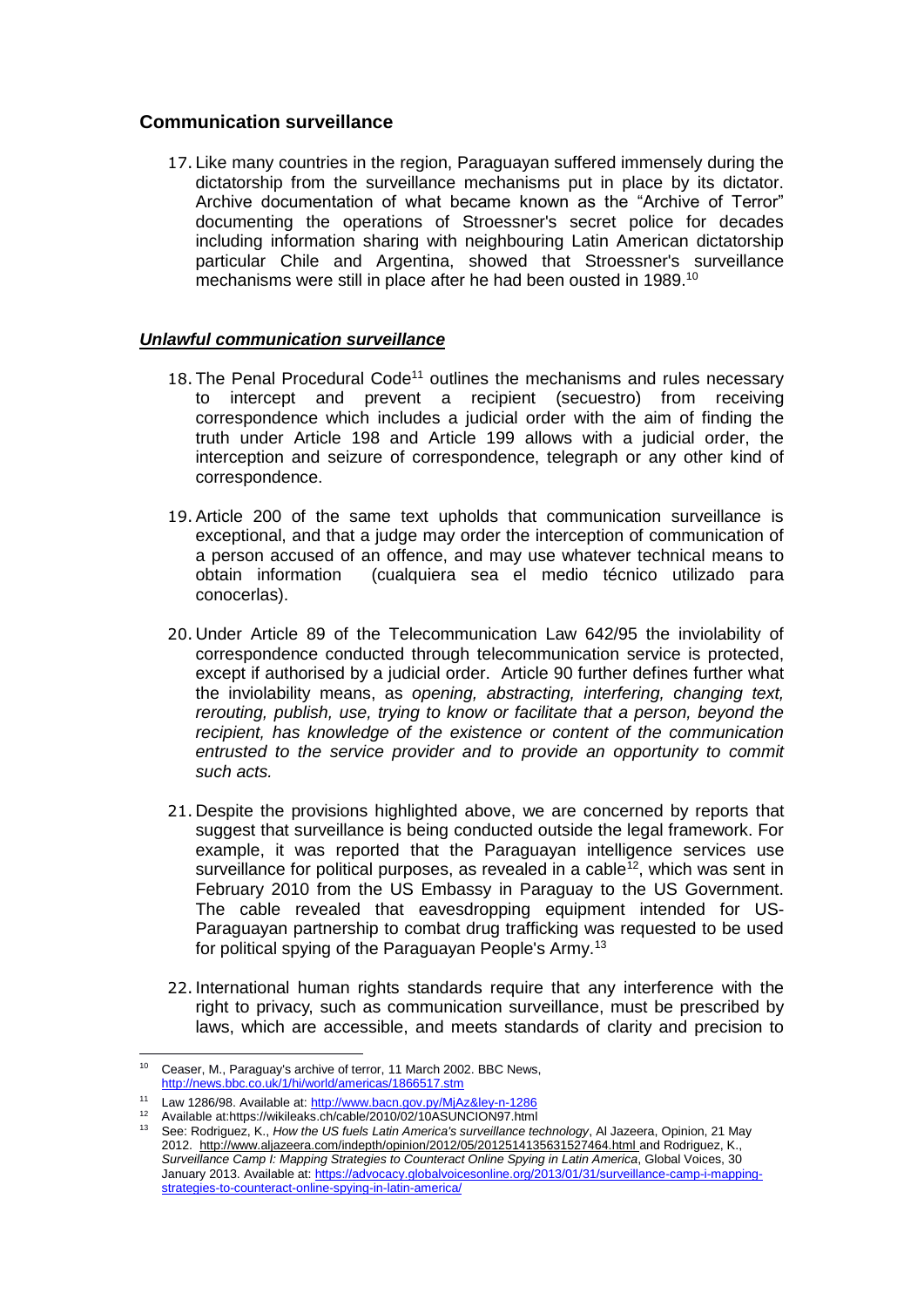allow individuals to foresee the scope of their applications. Secret or unaccessible laws do not meet the standards of legality required under international human rights standards.

## *Data retention*

- 23. On 4 June 2015, the Senate defeated a draft data retention bill,<sup>14</sup> renamed "Pyrawebs"<sup>15</sup> by civil society campaigners<sup>16</sup>. Amongst others, the main concerns around the bill was the retention of communications and locations data of all users for a period of 12 months, access for any type of offence and failure to specify a level of evidentiary proof or justification that needed to be met to obtain access to the data.<sup>17</sup>
- 24.Whilst we welcome the defeat of this bill, we remain concerned by Article 10 of the Electronic Commerce law of 2013<sup>18</sup> which imposes an obligation on intermediary service providers, hosting service providers and data providers to store communications data for a duration of 6 months.
- 25.The interception, collection and use of communications data (metadata) interfere with the right to privacy, as it has been recognized by human rights experts, including the UN Special Rapporteur on freedom of expression, the UN Special Rapporteur on counter-terrorism and human rights and the High Commissioner for Human Rights.<sup>19</sup>
- 26.The European Court of Justice issued an important decision in April 2014 when it declared the EU Directive on Data Retention was invalid and noted that metadata may allow "very precise conclusions to be drawn concerning the private lives of the persons whose data has been retained" and concluded that the retention of metadata relating to a person's private life and communications is, in itself, an interference with the right to privacy.<sup>20</sup>

# *Establishment of intelligence agency*

27.With the Presidential Decree No. 2812 of 18 December 2014<sup>21</sup>, the President of Paraguay, Horacion Cartes established regulations under Law No. 5241, of

<sup>-</sup><sup>14</sup> EFF, *Turning the tide against online spying in Paraguay*, IFEX, 5 June 2015. Available at:

[http://www.ifex.org/paraguay/2015/06/05/pyrawebs\\_campaign\\_victory/](http://www.ifex.org/paraguay/2015/06/05/pyrawebs_campaign_victory/)

<sup>&</sup>lt;sup>15</sup> "Pyrawebs", which is a play on words on the terms "pyragues", which refers to the civil spy network that operated under the Stroessner.

<sup>16</sup> Amnistia Internacional and TEDIC, *Comentarios Y Recomendaciones de Amnistia Internacional (AI) y la Organización Tecnología, Educación, Desarrollo, Investigación Y Comunicación (TEDIC) Sobre eEl Proyecto De Ley "QUE Establece La Obligación De Conservar Los Datos De Tráfico*", May 2015. Available at: [http://amnesty.org.py/wp-content/uploads/2015/05/PARAGUAY\\_Pyto.-de-Ley-que-establece-la](http://amnesty.org.py/wp-content/uploads/2015/05/PARAGUAY_Pyto.-de-Ley-que-establece-la-obligación-de-conservar-los-datos-de-tráfico-Mayo-2015_FINAL.pdf)[obligaci%C3%B3n-de-conservar-los-datos-de-tr%C3%A1fico-Mayo-2015\\_FINAL.pdf](http://amnesty.org.py/wp-content/uploads/2015/05/PARAGUAY_Pyto.-de-Ley-que-establece-la-obligación-de-conservar-los-datos-de-tráfico-Mayo-2015_FINAL.pdf)

<sup>17</sup> Rodriguez, K., Pyrawebs, Paraguyans Rise Against Mandatory Data Retention, EFF, 12 March 2015. Available at[: https://www.eff.org/deeplinks/2014/12/pyrawebs-paraguayans-rise-against-mandatory-data-retention](https://www.eff.org/deeplinks/2014/12/pyrawebs-paraguayans-rise-against-mandatory-data-retention)

<sup>18</sup> LawNo. 4868/13. Available at: <http://www.eljurista.com.py/admin/publics/upload/archivos/ea41b40fb8ce27bd7ec64237fd75ef89.pdf>

<sup>19</sup> See report of the UN Special rapporteur on the promotion and protection of the freedom of opinion and expression, UN doc. A/HRC/23/40, 17 April 2014; report of the UN Special Rapporteur on the promotion and protection of human rights and fundamental freedoms while countering terrorism, UN doc. A/69/397, 23 September 2014, and report of the UN High Commissioner for Human Rights, Right to Privacy in the Digital Age, UN doc. A/HRC/27/37, 30 June 2014.

<sup>20</sup> See: Court of Justice of the European Union, Judgment in Joined Cases C-293/12 and C-594/12, Digital Rights Ireland and Seitlinger and Others, Judgment of 8 April 2014. Available at: [http://eur-lex.europa.eu/legal](http://eur-lex.europa.eu/legal-content/EN/TXT/?uri=CELEX:62012CA0293)[content/EN/TXT/?uri=CELEX:62012CA0293](http://eur-lex.europa.eu/legal-content/EN/TXT/?uri=CELEX:62012CA0293) .

<sup>21</sup> Presidential Decree No. 2812 for the regulation of Law No. 5241/2014, which creates the national intelligence system. Available at[: http://www.presidencia.gov.py/archivos/documentos/DECRETO2812\\_uegnk41y.pdf](http://www.presidencia.gov.py/archivos/documentos/DECRETO2812_uegnk41y.pdf)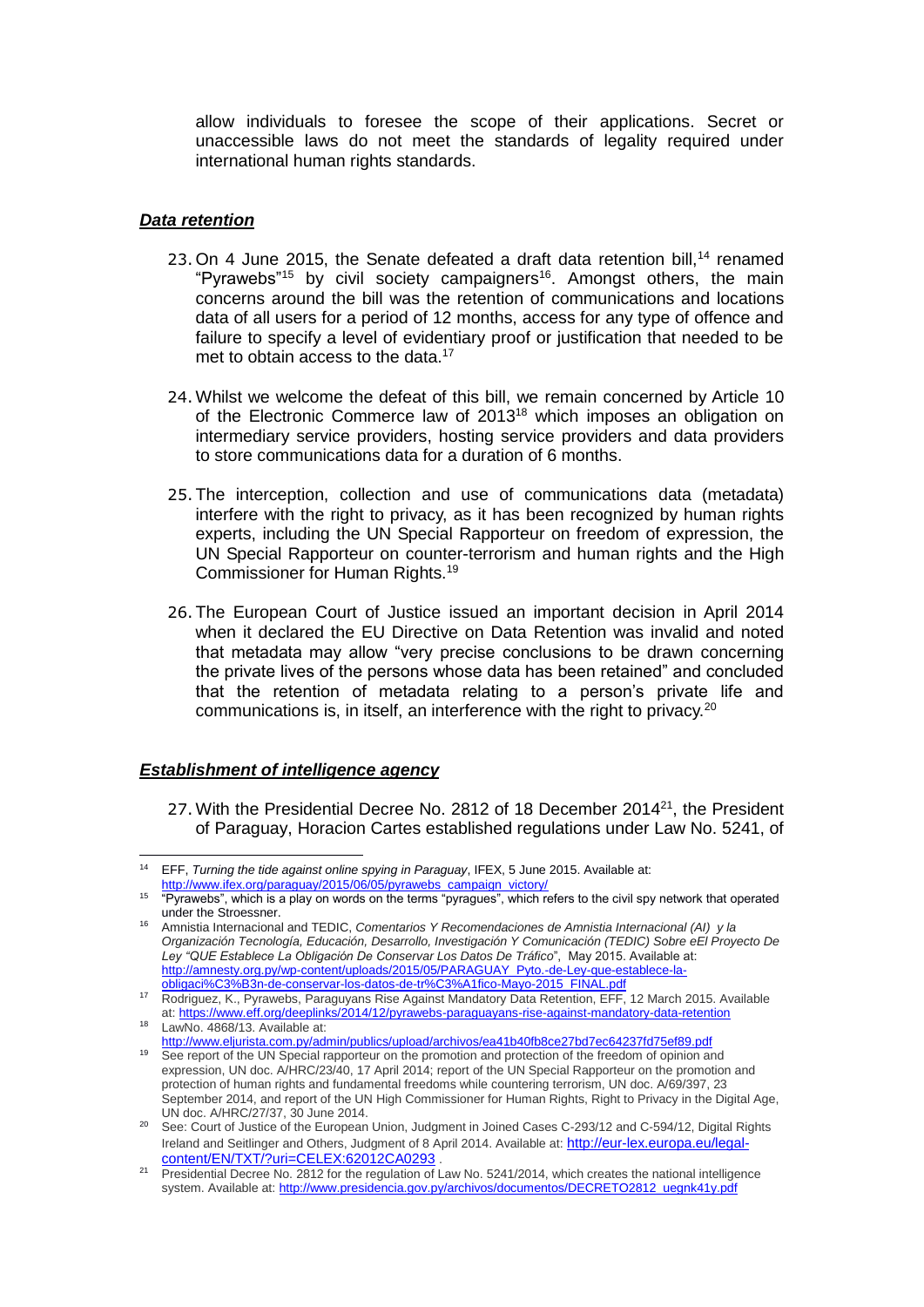22 August 2014, creating the National Intelligence System<sup>22</sup> (Sinai, Sistema Nacional de Inteligencia) $^{23}$ .<sup>24</sup> It is unclear what the intelligence apparatus was prior to the establishment of the Sinai

- 28. According to Law No. 5241/2014<sup>25</sup> and the the Presidential Decree No. 2812/2014<sup>26</sup>, only the National Secretary of Intelligence (SIN, Secretaria Nacion de Inteligencia) has the authority to "collect and process" information with the aim of producing intelligence. But Article 24 of the Presidential Decree No. 2812/2014<sup>27</sup> also mentions General Directorate of Intelligence as being responsible for the collection and processing of information to produce intelligence. However, this body is not included nor its activities and powers outlines in Law No. 5241/2014.
- 29.Whilst the law provides that communications surveillance will only be conducted in exceptional circumstances if it cannot be obtained elsewhere (Article 24), and only following judicial authorisation (Article 26), the following areas are of concern with regards to ensuring the application of human rights standards to the application of communication surveillance by intelligence agencies.
- 30.The National Secretary of Intelligence (SIN), the body of the SINAI which is authorised to conduct surveillance, is administratively and functionally autonomous, but it is still dependent on the Executive (article 13.) This raises concerns as to the independence of the SIN from the Executive who will be submitting to in request to conduct surveillance.
- 31.The law allows intelligence gathered by the Sinai to be used to prevent, warn and inform of *any* threat or risk which will affect national interests<sup>28</sup>. This is a very broad and vague definition which fails to limit the purpose and aim of communication surveillance, and opens the door to abuse.
- 32.Article 3(4) outlines the principles by which the Sinai, including the organisms and individuals that make it up, will have to request judicial authorisation in order to obtain personal information from a competent judicial authority. However the article also reads that in cases "*serious"* threats to collective security of individuals, authorities and institutions, or public security and the rule of law, this judicial authorisation can be bypassed. By failing to define what constitutes "serious", the law introduces a broad opportunity to lawfully bypass the requirement for judicial authorisation.
- 33.Furthermore, we are concerned the lack of a robust oversight of intelligence activities and the law imposes blanket secrecy to those involved in intelligence operations, the confidential classification of documents, records

-

 $22$  The Sinai consists of the The National Council of Intelligence (CNI), the Ministry of Interior, the Ministry of National Defence, and the Armed Forces of the Nation, the Permanent Secretary of the Council of National Defence, the National Anti-Drugs Secretary (SENAD), and the Money Laundering Prevention Secretariat (SEPRELAD).

<sup>23</sup> Law No. 5241/2014. Available at: [http://www.gacetaoficial.gov.py/uploads/pdf/2014/2014-08-](http://www.gacetaoficial.gov.py/uploads/pdf/2014/2014-08-22/gaceta_2399_GEDAIDIJADKDHBJAJCAEHEACFGGJHBECFICCBKBC.pdf) [22/gaceta\\_2399\\_GEDAIDIJADKDHBJAJCAEHEACFGGJHBECFICCBKBC.pdf](http://www.gacetaoficial.gov.py/uploads/pdf/2014/2014-08-22/gaceta_2399_GEDAIDIJADKDHBJAJCAEHEACFGGJHBECFICCBKBC.pdf)

<sup>24</sup> La Información, *Horacio Cartes crea la primera agencia nacional de inteligencia de Paraguay*, 24 December 2015. Available at[: http://noticias.lainformacion.com/politica/defensa/horacio-cartes-crea-la-primera-agencia](http://noticias.lainformacion.com/politica/defensa/horacio-cartes-crea-la-primera-agencia-nacional-de-inteligencia-de-paraguay_SIU44zEY8cXhCL7DuLTeN3/)[nacional-de-inteligencia-de-paraguay\\_SIU44zEY8cXhCL7DuLTeN3/](http://noticias.lainformacion.com/politica/defensa/horacio-cartes-crea-la-primera-agencia-nacional-de-inteligencia-de-paraguay_SIU44zEY8cXhCL7DuLTeN3/) 

<sup>25</sup> Article 14 (1) of Law No. 5241/2014

<sup>26</sup> Article 12 (a) of Presidential Decree No. 2812/2014

<sup>&</sup>lt;sup>27</sup> Presidential Decree No. 2812 for the regulation of Law No. 5241/2014, which creates the national intelligence system. Available at[: http://www.presidencia.gov.py/archivos/documentos/DECRETO2812\\_uegnk41y.pdf](http://www.presidencia.gov.py/archivos/documentos/DECRETO2812_uegnk41y.pdf) 

<sup>28</sup> Article 2 (a) of Presidential Decree No. 2812/2014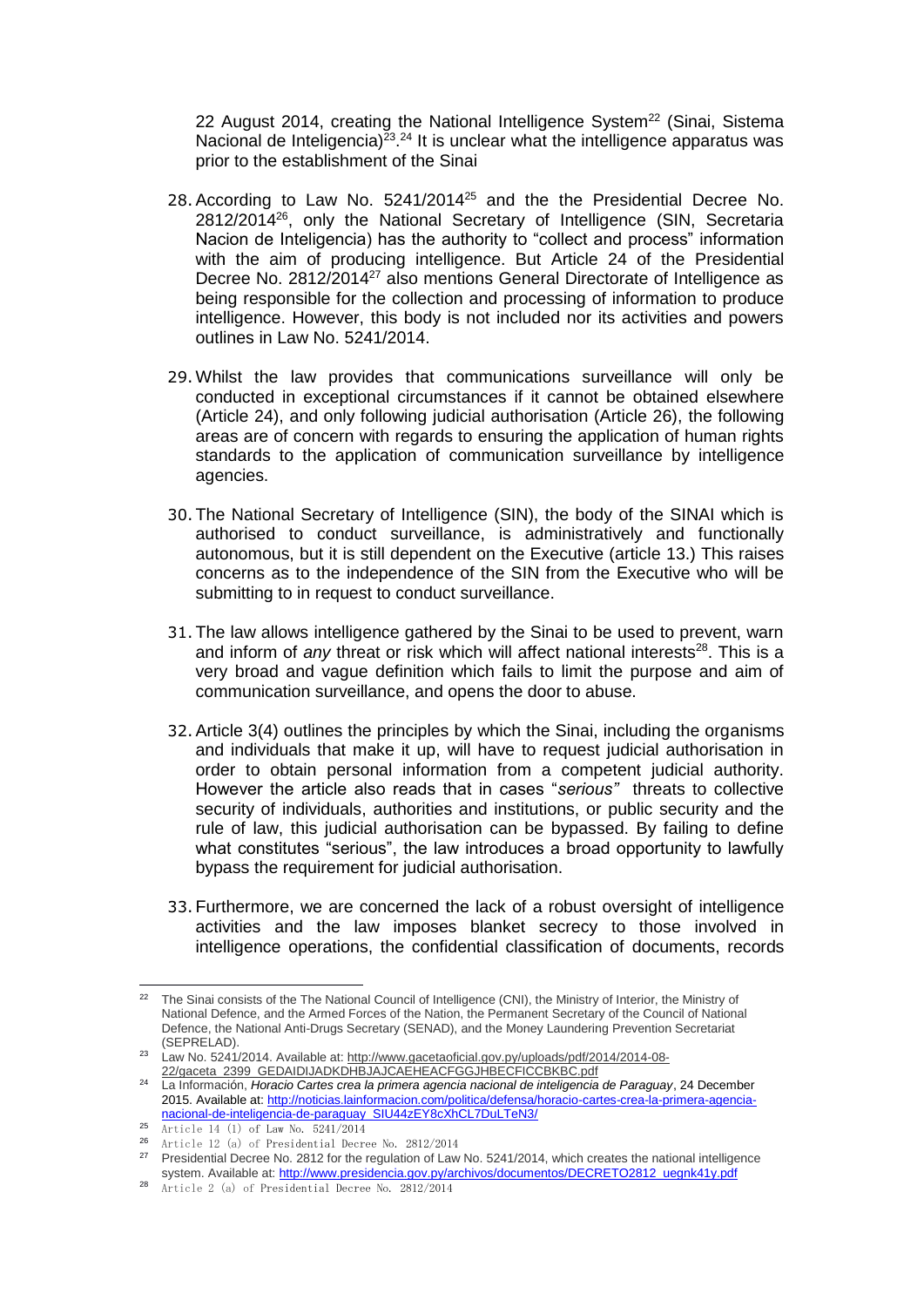and archives related to intelligence and counter-intelligence activities will reserved for a period of 20 years and also, the law does not provide for notification of individuals subject to surveillance.

# **Data protection**

- 34.In 2001<sup>29</sup>, Paraguay enacted a data protection law which was modified in 2002, by Law No. 1969<sup>30</sup>. As amended in 2002, the law regulates the collection, storage, distribution, publication, modification, destruction, and duration, and in general, the treatment of personal data contained in public and private databases.
- 35. However the law failed to created a data protection authority. This means that individual must file complaints with the courts.<sup>31</sup> Data protection rules need to be enforced by an independent data protection authority which is given the resources and mandate to investigate, act on complaints, and impose fines in case of breaches of the law.

# *Health data*

- 36.Whilst there is not specific laws for the protection of personal health information, Law No. 1682/2001 includes the protection "medical condition" under its provision on the protection of sensitive data under Article 4.
- 37. However this still concerns as the Law No. 1682/2001 does not impose any penalties for violations of personal health information, it only applies sanctions for violations of financial and economic solvency data.<sup>32</sup>

## *Patient privacy*

- 38.Several UN treaty bodies such as the Committee on the Elimination of Discrimination against Women (CEDAW) expressed concern regarding the lack of a confidentiality code/policy in medical centres violates the patients' privacy rights, in particularly women who are admitted in hospital for complications of abortion.<sup>33</sup>
- 39.Furthermore, Paraguayan NGOs and INGOs, such as Amnesty International, have expressed concerns that lack of confidentiality and respect for the right to privacy is an obstacle which is preventing women and girls from seeking medical assistant for post-abortion care after unsafe, clandestine abortion.<sup>34</sup>
- 40.There is an urgent need for relevant stake-holders including law enforcement and particularly health care professionals to be aware of the their legal

<sup>29</sup> Law No. 1682/2001 <http://www.bacn.gov.py/MjUzOQ==&ley-n-1969>

<sup>30</sup> Ibid

<sup>31</sup> Leiva, A. M., *Data Protection Law in Spain and Latin America: Survey of Legal Approaches*, International Law News, Fall 2012, Volume 41. No. 4. Available at: [http://www.americanbar.org/publications/international\\_law\\_news/2012/fall/data\\_protection\\_law\\_spain\\_latin\\_ameri](http://www.americanbar.org/publications/international_law_news/2012/fall/data_protection_law_spain_latin_america_survey_legal_approaches.html)

[ca\\_survey\\_legal\\_approaches.html](http://www.americanbar.org/publications/international_law_news/2012/fall/data_protection_law_spain_latin_america_survey_legal_approaches.html) 32 LexiMundi, Data Privacy, Global Practice Guide, pp 102-103. Available:

<http://www.lexmundi.com/Document.asp?DocID=6349>

<sup>33</sup> Concluding observations of the Committee on the Elimination of Discrimination against Women (CEDAW) on Paraguay, UN Doc. CEDAW/C/PRY/CO/6, 8 November 2011, para. 31

<sup>34</sup> Amnesty International, Submission to the UN Committee on Economic, Social and Cultural Rights, 54th Session (23 February-6 March 2015), pp 15-18. Available at: [http://tbinternet.ohchr.org/Treaties/CESCR/Shared%20Documents/PRY/INT\\_CESCR\\_CSS\\_PRY\\_19059\\_E.pdf](http://tbinternet.ohchr.org/Treaties/CESCR/Shared%20Documents/PRY/INT_CESCR_CSS_PRY_19059_E.pdf)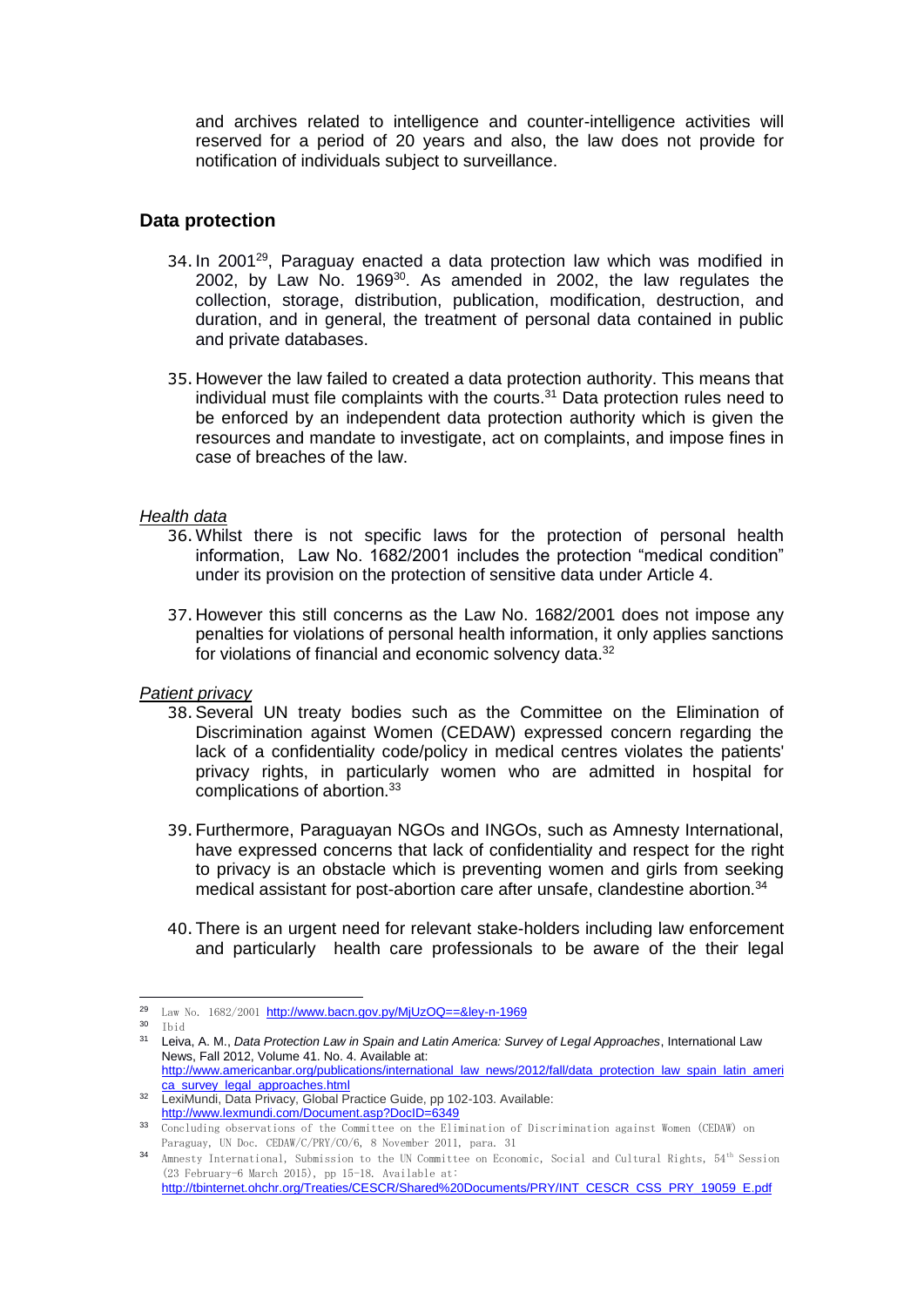obligations to safeguard the privacy of their patients and to respect their professional oath to provide emergency care to those who need it.

# **On-going legislative processes**

- 41.Paraguay is also in the process of drafting various new bills, which will have privacy implications.
- 42.In 2013, a project law, No. 1881 amending the law No. 1340 of 22 November 1988 which suppressed the illicit traffic in narcotic drugs and dangerous drugs and related crimes and establishes other measures of prevention and recovery of drug addicts.<sup>35</sup> One of the provisions which raises concern is Article 8 which reads that judicial authorisation for activities described as 'special investigations' in the bill such as electronic surveillance, will not have to be recorded in the case file until the preliminary hearing.<sup>36</sup>
- 43.Paraguay opened a consultation with the view of reforming the Telecommunications Act with the aim of modernising and encouraging the advancement of telecommunication in Paraguay. $37$  One of the main concerning provisions being discussed in this reform process is the lack of net neutrality provisions. Net neutrality is essential to ensure that internet providers treat all data that travels over its networks equally, without discrimination, rather than adding a layer of control over what data can be accessed on its network. Net neutrality is argued as a guiding principle to ensure the internet remains free and open but also it provides a framework to protect privacy.<sup>38</sup>
- 44.In November 2014, the Organisation of America States (OAS) and the National Secretariat for Information and Communication Technologies (SENATICS) of Paraguay, announced they OAS would be supporting Paraguay in the development of a National Cybersecurity Plan.<sup>39</sup> A draft plan is yet to be produced but a working group has been created which includes civil society representatives.
- 45.In these various legislative processes, it is essential that Paraguay takes on an open and transparent consultation process for stakeholders to engage in the process, particularly civil society organisations, as well as takes the necessary steps to ensure that new legislation respects its international human rights law and standards on the right to privacy, and other fundamental rights and freedoms.

## **Recommendations**

 $35$ <sup>35</sup> Available at: [http://www.ipasecpy.net/preguntas-frecuentes/marco-legal-de-la-seguridad-ciudadana/normativa](http://www.ipasecpy.net/preguntas-frecuentes/marco-legal-de-la-seguridad-ciudadana/normativa-interna/)[interna/](http://www.ipasecpy.net/preguntas-frecuentes/marco-legal-de-la-seguridad-ciudadana/normativa-interna/)

<sup>36</sup> Ferreira, M., *Proyecto de ley contra el crimen organizado*, ABC, 28 April 2014. Available at[:http://www.abc.com.py/edicion-impresa/suplementos/judicial/proyecto-de-ley-contra-el-crimen-organizado-](http://www.abc.com.py/edicion-impresa/suplementos/judicial/proyecto-de-ley-contra-el-crimen-organizado-1238930.html)[1238930.html](http://www.abc.com.py/edicion-impresa/suplementos/judicial/proyecto-de-ley-contra-el-crimen-organizado-1238930.html)

<sup>37</sup> Agenda Legislativo, *Harán audiencia pública sobre proyecto de reforma de ley de telecomunicaciones*, 12 march 2015. Available at[:http://www.agendalegislativa.com.py/paraguay/8759-haran-audiencia-publica-sobre-proyecto](http://www.agendalegislativa.com.py/paraguay/8759-haran-audiencia-publica-sobre-proyecto-de-reforma-de-ley-de-telecomunicaciones)[de-reforma-de-ley-de-telecomunicaciones](http://www.agendalegislativa.com.py/paraguay/8759-haran-audiencia-publica-sobre-proyecto-de-reforma-de-ley-de-telecomunicaciones)

<sup>38</sup> Masse, E. and MacDonald, R., *Human Rights Day: Network neutrality key to preserving online privacy*, Access, Blog, 10 December 2013. Available at: [https://www.accessnow.org/blog/2013/12/10/human-rights-day-network](https://www.accessnow.org/blog/2013/12/10/human-rights-day-network-neutrality-key-to-preserving-online-privacy)[neutrality-key-to-preserving-online-privacy](https://www.accessnow.org/blog/2013/12/10/human-rights-day-network-neutrality-key-to-preserving-online-privacy)

<sup>39</sup> OAS, *OEA apoyará a Paraguay en el desarrollo de su Plan Nacional de Seguridad Cibernética*, Press release, C-476/14, 3 November 2014. Available at:

[http://www.oas.org/es/centro\\_noticias/comunicado\\_prensa.asp?sCodigo=C-476/14](http://www.oas.org/es/centro_noticias/comunicado_prensa.asp?sCodigo=C-476/14)